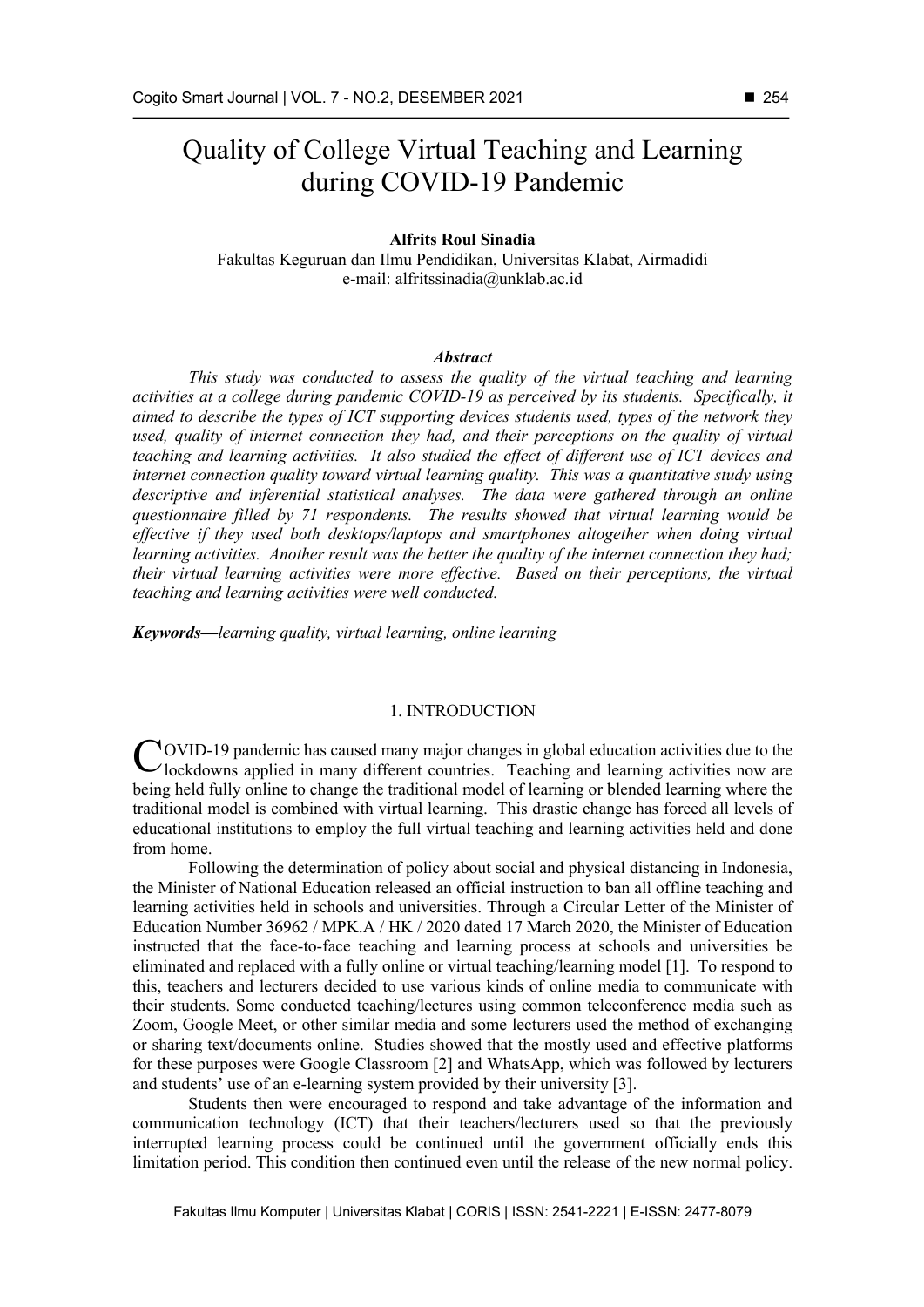At that time, the schools and universities started the new period of school/study (semester) in July and August 2020 by still consistently implementing the virtual model.

However, various barriers to the implementation of this model of teaching/learning emerged everywhere around Indonesia. Some of these are related to the availability and quality of virtual learning facilities owned and used by students. Other students have problems regarding the ability to provide adequate internet access for learning. For example, not all students own and use necessary devices like smartphones or computers to support this type of learning [4]. Likewise, not all students can regularly buy internet data packages that they can use to access virtual classes every day. Despite this condition, this model has been being put into practice until today.

Specifically, the implementation of full virtual teaching and learning activities in North Sulawesi was started when the first COVID-19 positive case was found on 16 March 2020 in Manado city. A few days later, the local government responded to the situation by banning all kinds of working activities including schools/universities' activities for fourteen days. After this local social restriction period, the government extended the status until the end of April which caused schools and universities to keep implementing the virtual teaching and learning model.

A university in Manado, North Sulawesi Indonesia, responded to the current situation by deciding to carry out all its teaching and learning activities virtually. This policy appeared to have various weaknesses when implemented in terms of the quality of the virtual teaching and learning activities. Previously, a few studies had found out that this practice was not effective. Several of its aspects such as internet access, virtual communication, and lesson understanding were not as effective as when offline learning is conducted [5, 6, 7, 8]. Based on observations and information obtained in/from social media conversations of lecturers and students, broadly speaking, these weaknesses can be grouped into several groups. These were differentiated in categories of weaknesses related to skills in using ICT, the ability to buy internet data packages, and the quality of the learning process.

First, some students were not still familiar with the use of technology for various learning activities. Even though the involvement of technology in learning activities has been carried out for more than a decade, some students are not used to doing activities that involve ICT. This also became one of the disadvantages of virtual learning found when students were anxious during its process due to poor IT skills they had [9]. The higher IT skills students have, the lower their level of worry about having difficulties on virtual learning [10] Second, some students had difficulty purchasing data packages regularly to participate in online learning activities due to their low level of economic ability. In a study, [6] it similarly identified the same problem of which they found that most of the students they studied did not have the supporting financial ability to access the internet during virtual learning. Third, there were complaints of students about the quality of using ICT when an online class process was in progress. For example, studies [11, 12] reported that university students experienced technical challenges like unstable internet connection that was slow or suddenly dropped and disappeared when conducting a video conference. Even worse, a few students did not have the supporting infrastructure like ICT devices and internet network [13]. According to the studies, these things impacted students' online learning effectiveness and became one of the negative aspects virtual learning has.

This research was conducted for descriptive and inferential objectives. Firstly, it aimed to describe the frequency of ICT supporting devices use for virtual classes among students, types of internet access used by students, sources of internet financial support, and the quality of internet access students had. One study [11] found that one of the virtual learning challenges students faced had to do with poor quality of virtual learning. For this reason, it mainly sought to describe the level of quality of virtual teaching and learning model used by lecturers as perceived their students. In addition, another study considered this as a very important variable because the results could give recommendations for virtual learning evaluation [14]. For the inferential objectives, it studied the differences of perception levels among students who used laptops/desktops, smartphones, or laptops/desktops and smartphones about the quality of virtual teaching done by lecturers. Finally, due to certain barriers that involved internet bandwidth and connectivity [15],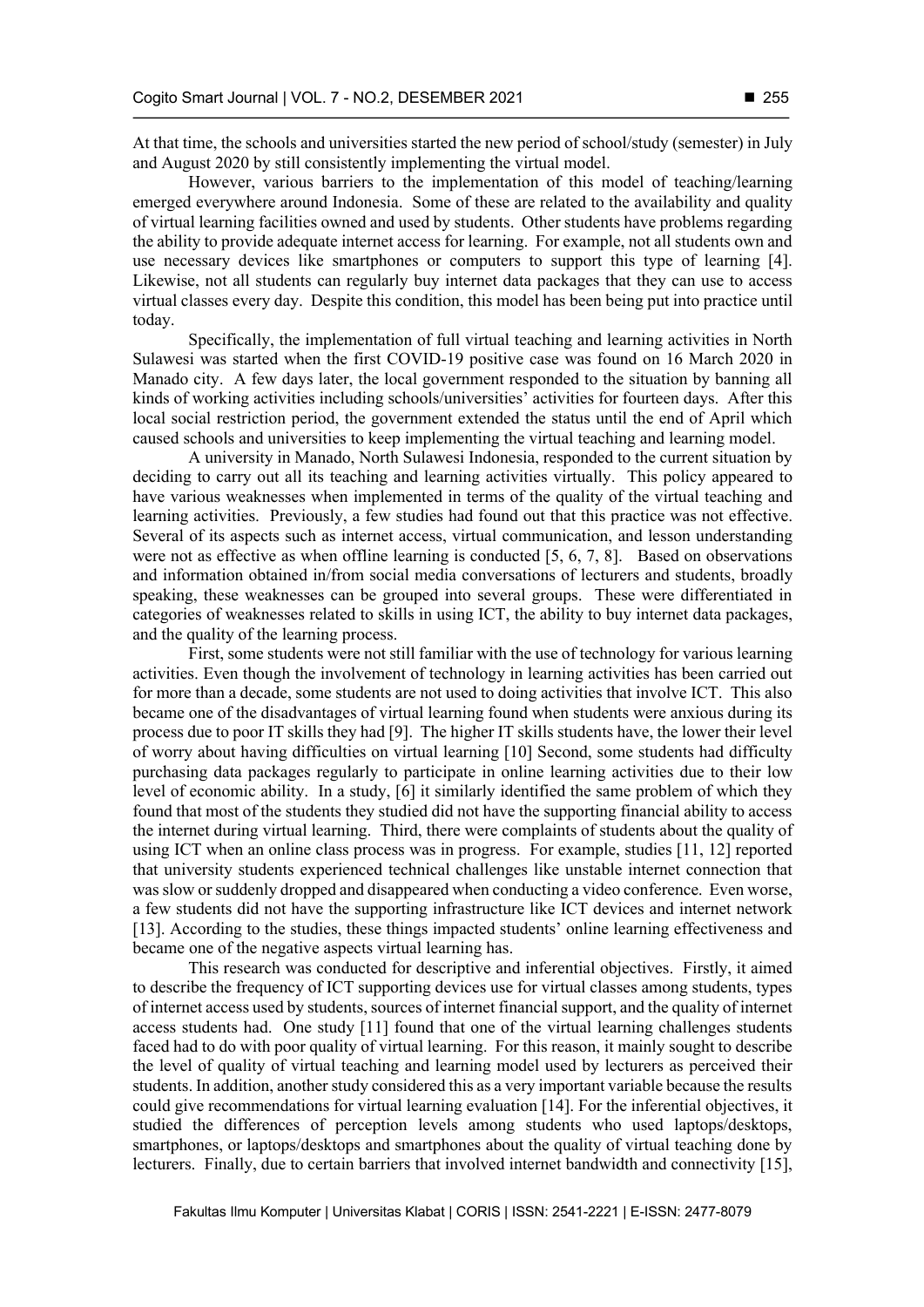this study also sought to infer the correlation between the quality of internet access students had and their perceptions of virtual teaching and learning quality.

## 2. METHODS

This research was a quantitative and survey study that was conducted at a university in Manado, North Sulawesi from November to December 2020. The subject of this study was 300 students from the school of teacher's training and education who majored in several different majors (English language education, Christian religion education, elementary education, and economics education).

#### *2.1 Sampling Method*

Due to the COVID-19 restrictions, it used a convenience sampling method to gather data. There were 71 respondents of 14 males and 57 females who willingly participated in the survey despite all limitations caused by the pandemic. The respondents consisted of 59 English language majors, three Christian religion majors, six elementary education majors, and three economics education majors.

## *2.2 Data Collection*

The data were gathered through administering online questionnaires. These were designed in the format of Google Forms and sent through students' WhatsApp groups. When respondents finished filling in, their responses were automatically saved in a virtual format of Google Sheets. These responses were then downloaded for offline analyses.

# *2.3 Instrument*

The questionnaires consisted of three sections to gather quantitative data in numerical type. The first section gathered data about respondents' demography and availability of ICT supporting devices. The second section gathered data about their perceptions toward virtual teaching quality. Finally, the third section gathered data about their perceptions toward the virtual learning quality.

To prove the construct validity of the second and the third section of the questionnaire, asking about students' perceptions toward the virtual teaching quality and about virtual learning quality, it used the exploratory factor analysis. To conduct this, two principal component analyses (PCA) were primarily done. For the first part consisting of eight items, the testing results of Kaiser-Meyer-Olkin (KMO) was .83, and Bartlett's test of sphericity value was  $p = .00$  showing that the sample was significantly adequate for PCA. The oblique rotation showed that the eight items were made up of only one component with all loading factors > .40 (see Table 1).

| Item<br>No.    | Item                                                                           | Loading Factor |
|----------------|--------------------------------------------------------------------------------|----------------|
|                | Lecturers successfully used all kinds of media necessary for virtual teaching. | .46            |
| $\mathfrak{D}$ | I can well understand the lessons taught by lecturers virtually.               | .74            |
| 3              | Lecturers used visual aids following the lessons when teaching virtually.      | .65            |
| 4              | Lecturers well responded to the questions that I asked virtually.              | .71            |
|                | Lecturers used virtual learning resources that are following the lessons.      | .80            |
| 6              | Lecturers gave appropriate feedback on the assignments I did virtually.        | .81            |
|                | Lecturers gave appropriate feedback on the tests I did virtually.              | .78            |
| 8              | Lecturers could virtually assess my learning performance well.                 | .81            |

# Table 1 Loading Factors of First Part: Teaching Quality Items

Similarly, the latter which consisted of 10 items also showed a significant value of sampling adequacy (KMO = .77 and Bartlett's test = .00). The second oblique rotation analysis conducted showed that it was made up of two components (see Table 2). Based on the loading factors information in Table 2, the items were grouped into components with items whose loading factors were > .40. The first component was made up of items 2, 7, 8, 9, and 10. On the other hand, the second component was made up of items 1, 3, 4, 5, and 6. Item 5 has similar loading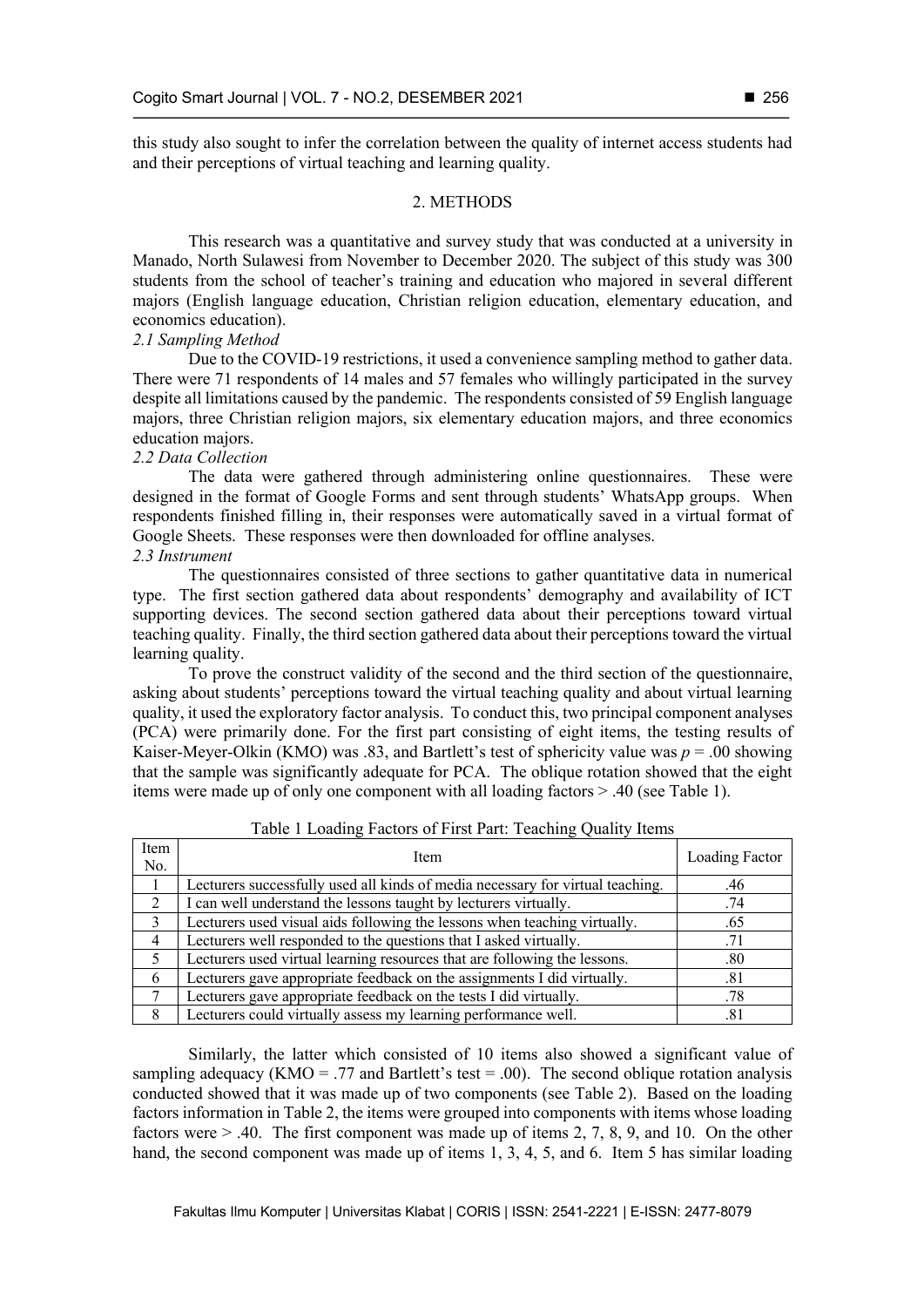factors upon the two components, but logically it is more suitable to be placed into the 2<sup>nd</sup> component, learning media use because its statement corresponds to most item statements in the component.

| Item          |                                                                               |          | Components |
|---------------|-------------------------------------------------------------------------------|----------|------------|
| No.           | <b>Items</b>                                                                  | Learning | Learning   |
|               | Activities                                                                    |          | Media Use  |
|               | I successfully used all kinds of media necessary for virtual learning.        | .33      | .44        |
| $\mathcal{D}$ | I can understand the lessons taught by lecturers virtually.                   | .69      | .39        |
| 3             | I was helped by the virtual visual aids used by lecturers.                    | .53      | .69        |
| 4             | I can ask virtual questions to lecturers effectively.                         | .23      | .77        |
| 5             | I can effectively use the virtual resources recommended by lecturers.         | .68      | .68        |
| 6             | I can effectively use the virtual learning resources I found on the internet. | .26      | .73        |
| 7             | I can effectively do assignments virtually assigned by lecturers.             | .78      | .40        |
| 8             | I can virtually submit assignments assigned by lecturers.                     | .89      | .37        |
| 9             | I can answer virtual class quizzes easily.                                    | .93      | .35        |
| 10            | I can answer virtual class tests easily.                                      | .89      | .30        |

| Table 2 Loading Factors of Second Part: Learning Quality Items |  |  |  |  |
|----------------------------------------------------------------|--|--|--|--|
|                                                                |  |  |  |  |

On the other, to estimate the reliability of the two parts of the questionnaire, two different coefficient alpha reliability analyses were conducted. The two of them had relatively high reliability because the Cronbach's  $\alpha$  for both was  $r_{xx} = .87$ . In other words, the items used in both parts were highly consistent to measure constructs.

## *2.4 Data Analysis*

To analyze data, it used both descriptive and inferential statistics. To analyze the frequency of ICT supporting devices availability among students, types of internet access used by students, sources of internet financial support, it used percentages analyses. To analyze the quality level of internet access students had, it used mean score analysis. The level of quality was determined referring to the following five scales:  $4.50 - 5.00 =$  very good;  $3.50 - 4.49 =$  good;  $2.50 - 3.49 =$  good enough;  $1.50 - 2.49 =$  poor; and  $1.00 - 1.49 =$  very poor. In the same way, it also used the mean score analyses to determine the levels of students' perceptions toward virtual teaching and learning quality. It also used the similar five scales to interpret the levels but were interpreted with different descriptions:  $4.50 - 5.00 =$  very highly effective;  $3.50 - 4.49 =$  highly effective;  $2.50 - 3.49$  = moderately effective;  $1.50 - 2.49$  = ineffective; and  $1.00 - 1.49$  = very ineffective. Special for the inferential analyses, the nonparametric statistics were used due to the nonnormally distributed data this study had. To analyze the correlation between the quality of internet connection and students' perceptions, it used Spearman's correlation coefficient analysis. Finally, to analyze the differences of perception levels among students who used laptops/desktops, smartphones, or laptops/desktops and smartphones about the quality of virtual teaching and learning model used by lecturers, this study used the Kruskal-Wallis test.

## 3. FINDINGS AND DISCUSSION

Some results were found after the descriptive and inferential statistical analyses were conducted. The findings are described in the findings section, and they are elaborated in the discussion section.

# *3.1 Findings*

# *3. 1.1 Descriptive Findings*

Firstly, the analysis was conducted to describe the frequency of ICT supporting devices availability among students that they used during virtual learning activities. The types of ICT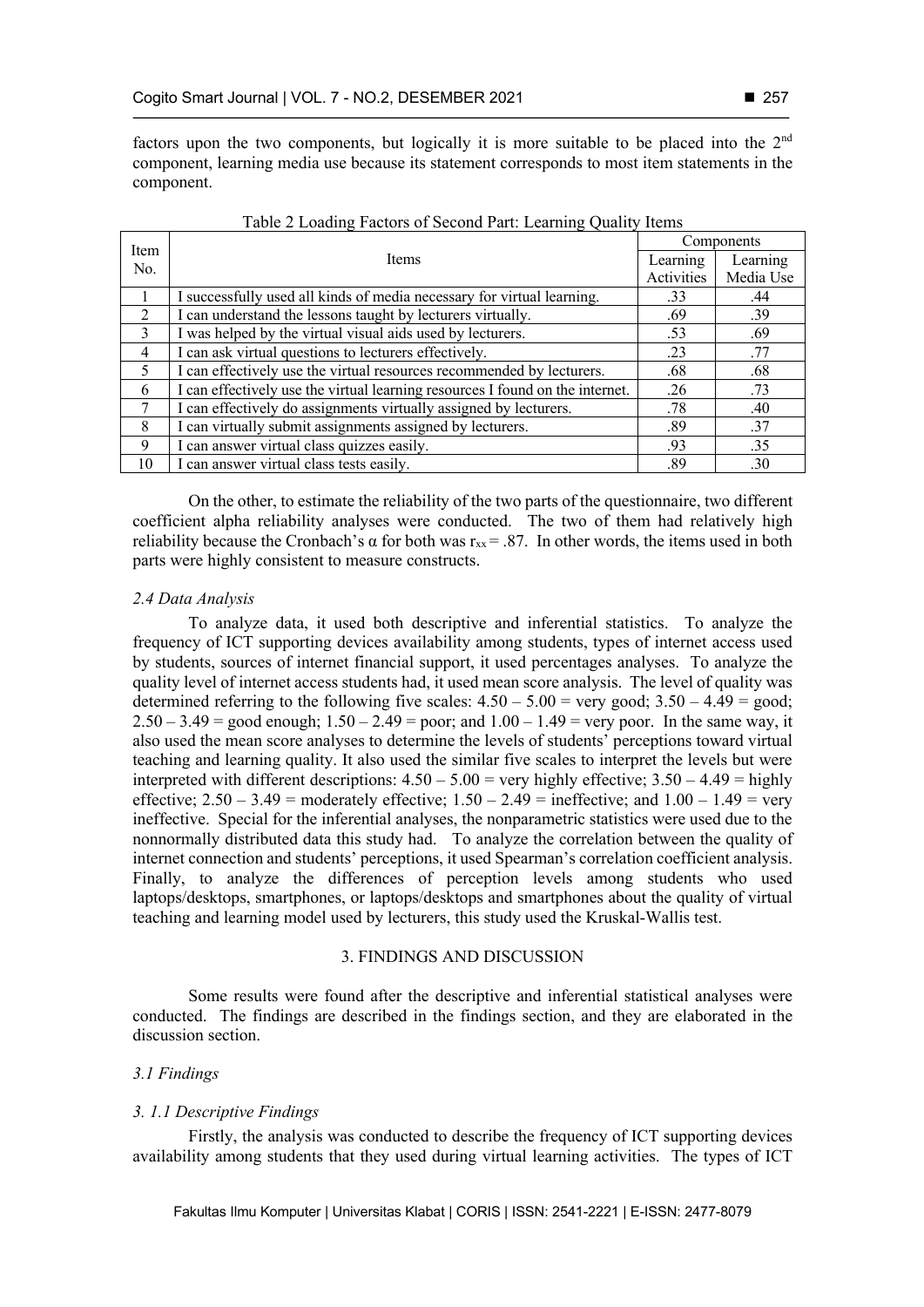supporting devices targeted for analysis were smartphones, laptops, or desktops. The results showed that, out of 71 students, 14 students (19.72%) used only smartphones, two students (2.82%) only used laptops/desktops, and 55 students (77.46%) used both smartphones and laptops/desktops.

The second descriptive analysis was conducted upon the types of internet access used by students. These were divided into three types, namely  $(1)$  Wi-Fi,  $(2)$  data package quota, and  $(3)$ both Wi-Fi and data package quota. Out of 71 students, nine students used Wi-Fi to do virtual learning activities and another 44 students used only the data package quota. The rest, the other 18 students, were able to have access to both Wi-Fi and data package quota.

Thirdly, the analysis was done to describe the sources of financial support students employed to have access to the internet. The types of support were categorized into four, namely (1) self-supporting source, (2) university assistance, (3) government assistance, and (4) other sources. Out of 71 students, 40 students were self-supported to access the internet. Another two students claimed that they were assisted by the school (university) to access it. Another 12 students stated that they were assisted by the government. The rest, 17 students, claimed that they were supported by other sources.

| No. | Sources of Support    | Percentage |
|-----|-----------------------|------------|
|     | Self-support          | 56.34 %    |
|     | University Assistance | 2.82 %     |
|     | Government Assistance | $16.90\%$  |
|     | Other Sources         | 23.94 %    |

Table 3 Types of Financial Support to Access the Internet

Fourthly, the descriptive analysis was conducted to describe the level of internet connection quality students had during the virtual learning activities. The levels of quality were differentiated into the following categories: (a) very good, (b) good, (c) enough, (d) poor, and (e) very poor. From all respondents, two students (2.82%) claimed that their internet connection was very good. Another 15 students (21.13%) claimed that it was good, and another 50 students  $(70.42\%)$  stated that it was good enough. Only four students  $(5.63\%)$  claimed that their internet connection was poor. Luckily, none claimed to have a very poor internet connection (see Figure 1). Overall, the quality level of the internet connection used by all students fell in the category of good enough  $(M = 3.21$  and  $SD = .58$ ).

How did students perceive the quality of virtual teaching activities done by lecturers? Responses of students were tabulated in percentages and categorized as follows: strongly agree, agree, slightly agree, disagree, and strongly disagree (see Table 4). Overall, the mean score level of students' perceptions on virtual teaching quality was  $M = 3.85$  and SD = .45.

| Item<br>No. | Item                                                                                 | Strongly<br>Agree | Agree | Slightly<br>Agree | Disagree | Strongly<br>Disagree |
|-------------|--------------------------------------------------------------------------------------|-------------------|-------|-------------------|----------|----------------------|
| 1           | Lecturers successfully used all kinds<br>of media necessary for virtual<br>teaching. | 9.86              | 76.06 | 14.08             | $\Omega$ | 0                    |
| 2           | I can well understand the lessons<br>taught by lecturers virtually.                  | 5.63              | 46.48 | 43.66             | 4.23     | 0                    |
| 3           | Lecturers used visual aids following<br>the lessons when teaching virtually.         | 12.68             | 67.61 | 16.90             | 2.82     | 0                    |
| 4           | Lecturers well responded to the<br>questions that I asked virtually.                 | 18.31             | 67.61 | 12.68             | 1.41     | 0                    |
| 5           | Lecturers used virtual learning<br>resources that are following the<br>lessons.      | 14.08             | 78.87 | 7.04              | $\theta$ | 0                    |

Table 4 Students' Responses on Virtual Teaching Quality (in %)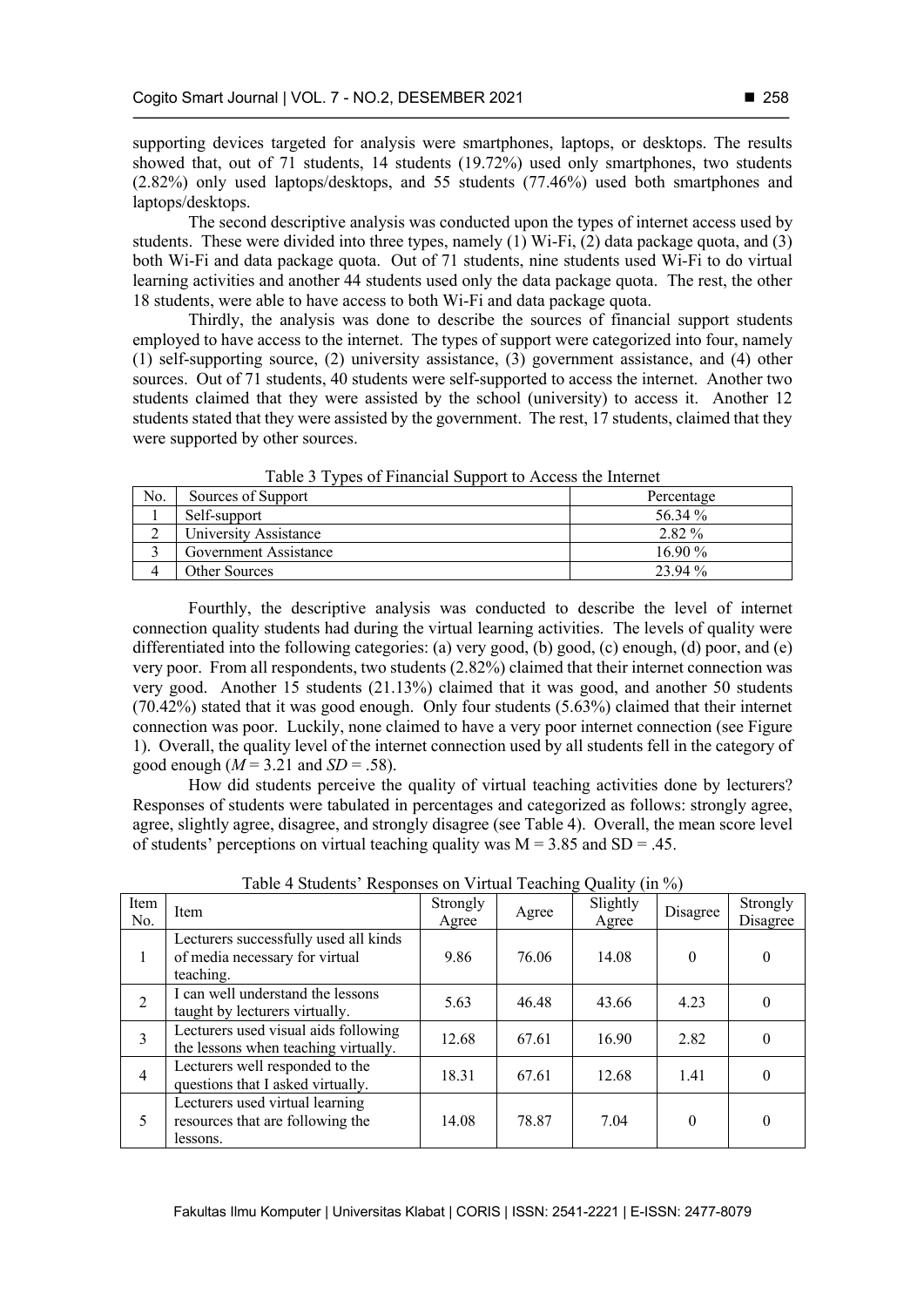| $\sigma$ | Lecturers gave appropriate feedback<br>on the assignments I did virtually. | 12.68 | 69.01 | 16.90 | 1.42 |      |
|----------|----------------------------------------------------------------------------|-------|-------|-------|------|------|
|          | Lecturers gave appropriate feedback<br>on the tests I did virtually.       | 9.86  | 70.42 | 14.08 | 5.63 |      |
| 8        | Lecturers could virtually assess my<br>learning performance well.          | 8.45  | 50.70 | 29.58 | 9.86 | 1.41 |

How did students perceive the quality of virtual learning activities done by themselves? Similarly, the responses of students were tabulated in percentages and categorized as follows: strongly agree, agree, slightly agree, disagree, and strongly disagree (see Table 5). Overall, the mean score level of students' perceptions on virtual learning quality was  $M = 3.69$  and SD = .49.

| Item<br>No.    | Item                                                                                | Strongly<br>Agree | Agree | Slightly<br>Agree | Disagree | Strongly<br>Disagree |
|----------------|-------------------------------------------------------------------------------------|-------------------|-------|-------------------|----------|----------------------|
|                | Learning Activities:                                                                |                   |       |                   |          |                      |
| $\overline{2}$ | I can understand the lessons taught<br>by lecturers virtually.                      | 5.63              | 43.66 | 42.25             | 5.63     | 2.82                 |
| $\overline{7}$ | I can effectively do assignments<br>virtually assigned by lecturers.                | 9.86              | 63.38 | 22.54             | 2.82     | 1.41                 |
| 8              | I can virtually submit assignments<br>assigned by lecturers.                        | 12.68             | 43.66 | 36.62             | 2.82     | 4.23                 |
| 9              | I can answer virtual class quizzes<br>easily.                                       | 8.45              | 43.66 | 42.25             | 2.82     | 2.82                 |
| 10             | I can answer virtual class tests<br>easily.                                         | 9.86              | 39.44 | 46.48             | 1.41     | 2.82                 |
|                |                                                                                     |                   |       |                   |          |                      |
|                | Learning Media Use:                                                                 |                   |       |                   |          |                      |
| $\mathbf{1}$   | I successfully used all kinds of<br>media necessary for virtual<br>learning.        | 11.27             | 54.93 | 28.17             | 5.63     | $\theta$             |
| $\overline{3}$ | I was helped by the virtual visual<br>aids used by lecturers.                       | 9.86              | 67.61 | 21.13             | 1.41     | $\mathbf{0}$         |
| $\overline{4}$ | I can ask virtual questions to<br>lecturers effectively.                            | 8.45              | 57.75 | 30.99             | 2.82     | $\mathbf{0}$         |
| 5              | I can effectively use the virtual<br>resources recommended by<br>lecturers.         | 11.27             | 64.79 | 22.54             | 1.41     | $\theta$             |
| 6              | I can effectively use the virtual<br>learning resources I found on the<br>internet. | 8.45              | 73.24 | 18.31             | $\Omega$ | $\theta$             |

Table 5 Students' Responses on Virtual Learning Quality (in %)

# *3.1.2 Inferential Findings*

Before analyzing the data using inferential statistics, a normality test was conducted on the variables. Three variables that were analyzed were (1) the quality of internet connection, students' perception toward virtual teaching quality, and (3) students' perception toward virtual learning quality. The normality test results of Kolmogorov-Smirnov showed that the three variables were not normally distributed due to the *p-*values of all variables < .05 (see Table 6). Consequently, the analyses conducted on the following problems were done using nonparametric statistics.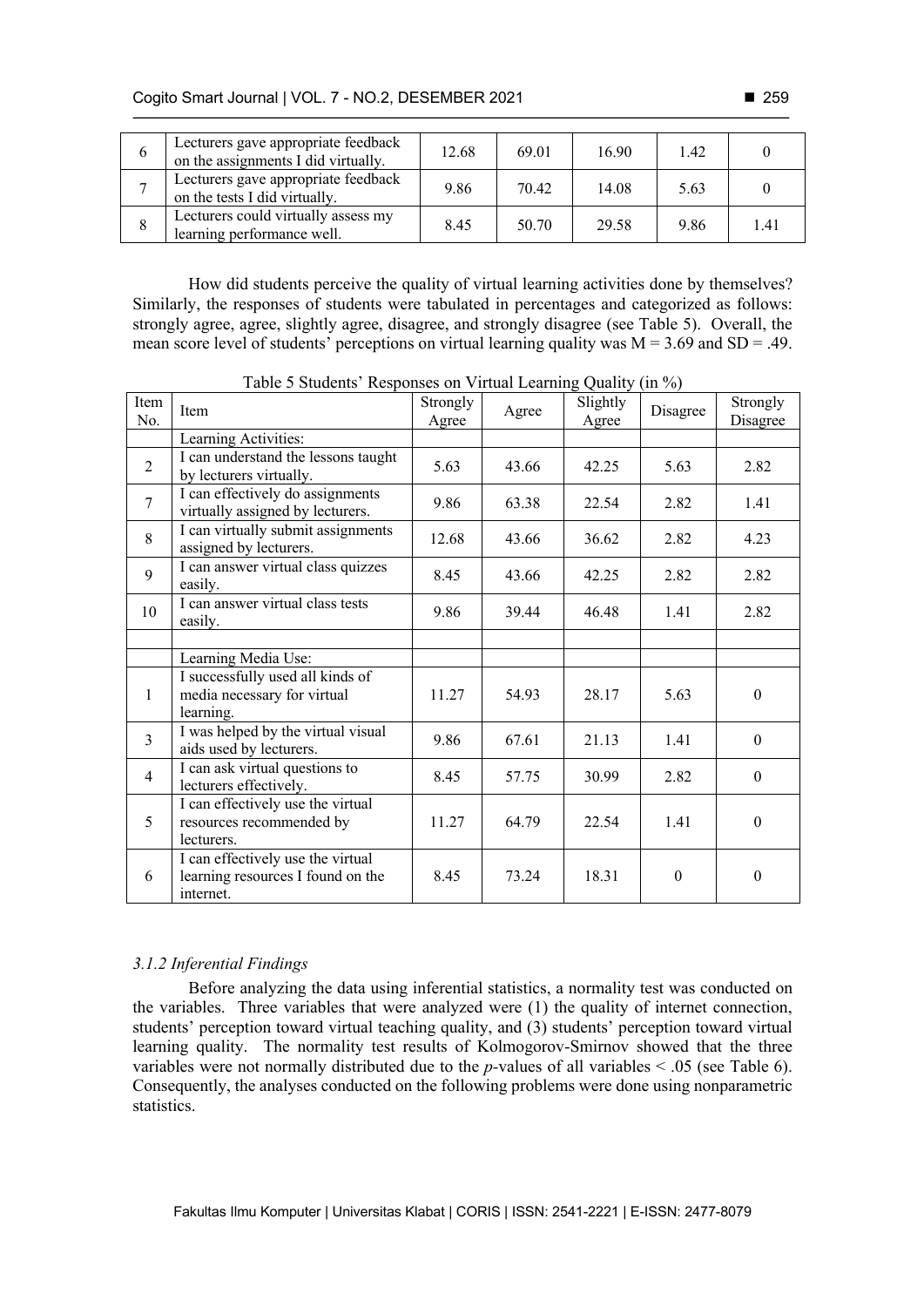| No. | Variable                                             |     |      |
|-----|------------------------------------------------------|-----|------|
|     | <b>Ouality of Internet Connection</b>                | 402 | .000 |
|     | Students' perception toward virtual teaching quality |     | .000 |
|     | Students' perception toward virtual learning quality |     | .009 |

Table 6 Normality Test

Did students from different groups of ICT device types differently perceive the quality of virtual teaching/learning? To determine the differences, a Kruskal-Wallis analysis was conducted. The first results showed that the test statistic for students' perceptions of teaching quality,  $H = 1.39$ ,  $df = 2$ , and  $p = .50$ . On the other variable, students' perceptions of learning quality, the test statistic showed  $H = 6.35$ ,  $df = 2$ , and  $p = .04$ . To see which variables differed, the descriptive analysis results on the ranks of the three ICT device groups were shown (see Table 7). Table 7 shows how the mean rank scores vary among the groups.

Table 7 Differences in Perceptions of Quality in Terms of the ICT Devices Used

|     |                                |    | Perception of Virtual   | Perception of Virtual |           |  |
|-----|--------------------------------|----|-------------------------|-----------------------|-----------|--|
| No. | Type (s) of ICT Devices        |    | <b>Teaching Quality</b> | Learning Quality      |           |  |
|     |                                |    | Mean Rank               |                       | Mean Rank |  |
|     | <b>Smartphones</b>             | 14 | 30.43                   | 14                    | 25.29     |  |
|     | Laptops/desktops               |    | 41.50                   |                       | 56.75     |  |
|     | Smartphones & Laptops/desktops | 55 | 37.22                   |                       | 37.97     |  |

Did the quality of internet connection students had during the virtual learning activities affect their perceptions of virtual teaching and learning quality? An analysis of Spearman's correlation was conducted, and it showed the following results: the *P*-value of virtual teaching quality was .13; the *P*-value of virtual learning quality was .00, and  $r = .40$ . Next, a Kruskal-Wallis analysis was also conducted to determine the effect. For students' perceptions on virtual teaching quality,  $H = 7.04$ ,  $df = 3$ , and  $p = .07$ . On the other hand, the test statistic of students' perceptions on learning quality, showed  $H = 13.49$ ,  $df = 3$ , and  $p = .00$ . To see how the variables differed, the descriptive analysis results on the ranks of the three ICT device groups were shown (see Table 8). Table 8 shows how the mean rank scores vary among the groups.

| No. | Type of Response |    | Perception of Virtual<br>Teaching Quality | Perception of Virtual<br>Learning Quality |           |  |
|-----|------------------|----|-------------------------------------------|-------------------------------------------|-----------|--|
|     |                  |    | Mean Rank                                 |                                           | Mean Rank |  |
|     | Very Good        |    | 70.00                                     |                                           | 69.50     |  |
|     | Good             |    | 36.30                                     |                                           | 45.23     |  |
|     | Good Enough      | 50 | 35.53                                     | 50                                        | 33.63     |  |
| 4   | Poor             |    | 23.75                                     |                                           | 14.25     |  |
|     | Very Poor        |    |                                           |                                           |           |  |

Table 8 Quality of Internet Connection

#### *3.2 Discussion*

Students disproportionally used the three types of supporting devices to do the virtual learning. Findings showed that most students preferred to use both smartphones and laptops/desktops altogether to do it. It seemed they liked to combine the use of both types of devices to gain more effective access to the process of virtual teaching and learning. The second position was occupied by students who preferred to use only smartphones. At this position, students might not have another option of supporting devices. What they could use were only smartphones. Probably, smartphones were the only devices they used for virtual teaching/learning activities. In the third position, some students used only laptops/desktops. Like those who only used smartphones, they probably did not have another choice, or they might not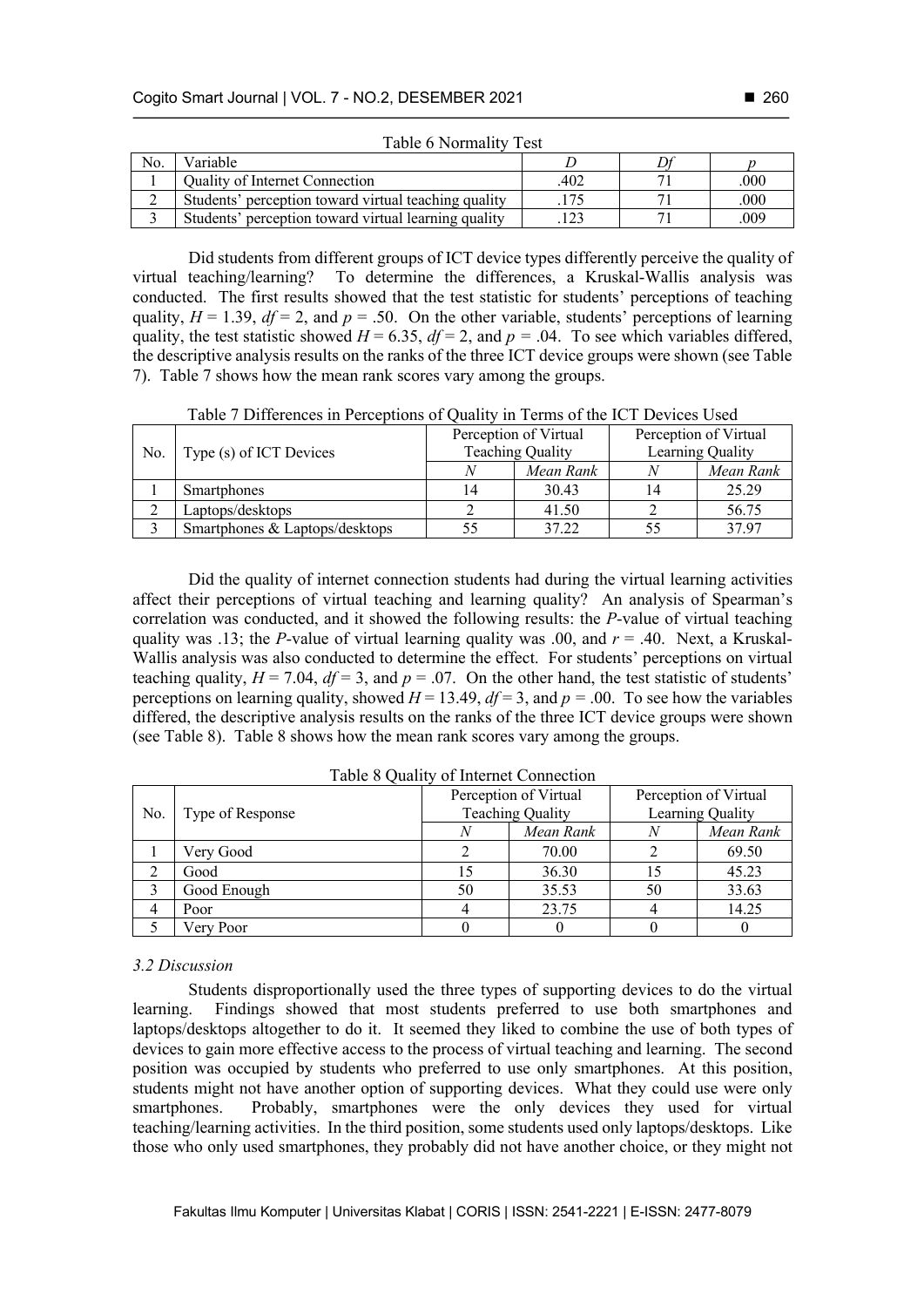have another type of device but laptops/desktops. In conclusion, the combination of smartphones and laptops/desktops use was the number one preference among students.

Out of three types of network students used for virtual learning, one type was more commonly used by students compared to the other two types. In fact, most students used the data package quota to access the internet. This fact showed that accessing the internet with an internet data package quota was the most convenient way among students compared to doing it with Wi-Fi. On the second position, it was occupied by students who used both Wi-Fi and data package quota. This showed that they did not have only a single type of access but two. Having more than one type of internet access may allow them to reduce the risks of losing internet connection during all virtual learning activities. If they lost connection on one type, for example, Wi-Fi, they could still use the other to solve the problem. At least, they had a backup when dealing with the situation. The final position was occupied by students who used only Wi-Fi for virtual learning. It clearly showed that the use of Wi-fi to access the internet was not as convenient as the use of data package quota among students. It was inferred that accessing the internet through smartphones was probably popular due to the flexibility of use they offer by which the students could follow the virtual learning activities anywhere their smartphones could be connected to an internet network.

To support students' virtual learning activities, the finding showed that most students financially self-supported themselves to provide internet access. Being self-supported here does not mean that they provided the fund, for example, to buy internet data packages. Probably, they used the money their parents gave as the source of funds to buy the internet data packages. Secondly, a few students claimed that to access the internet they were assisted by the university. These students could be those who made use of the internet access provided by the university around the campus which has been available even before the COVID-19 pandemic started in March 2020. Thirdly, some students claimed that they were funded by the government to access the internet. These students were probably those who received the special fund of the Indonesian government for students. Following the policy released by the government, all students from elementary school students to postgraduate students received some gigabyte access to the internet and multimedia to support all their virtual learning activities [16]. Finally, the other students (the second biggest percentage of students) got funded from other sources. These sources could not be explained in detail because there was no specific information about the detail of the sources.

When following virtual learning activities, the findings showed that the internet connection quality varied among students. Most students claimed that the quality of the connection they had was good enough. This was then followed by a quite big percentage of students who had a good quality of connection. After that, there was a small percentage of students with a poor connection. Similarly, there were only a few students who thought that they had a very good connection. Finally, none of them claimed that they had a very poor connection. It was quite good news because the success of the virtual teaching and learning process mainly depends on it.

In terms of virtual teaching and learning quality based on students' perspectives, it was found that they perceived both as highly effective. In their perspective, teachers were successful to conduct the virtual teaching activities they followed. In the same way, they thought that they were also successful to do the virtual learning activities conducted by their teachers. These results were contradictory to what was found in a study. It found that the virtual learning conducted for civil engineering students at a public university was perceived as not quite effective by them [17]. The students claimed that they were not able to build their level of lesson material understanding due to the lack of direct involvement in classroom exercises. The quality of the virtual teaching and learning process as perceived by the students could have probably been influenced by two factors. The first factor could be the training taken by all lecturers in June and July 2020 before the start of the new semester in August. In the training, lecturers were trained to use several kinds of media they could use for teachings like Google Classroom, Google Meet, and Microsoft Teams. The other factor that could contribute to it was probably because the students had been studying virtually for three months when this study was conducted. The three-month virtual learning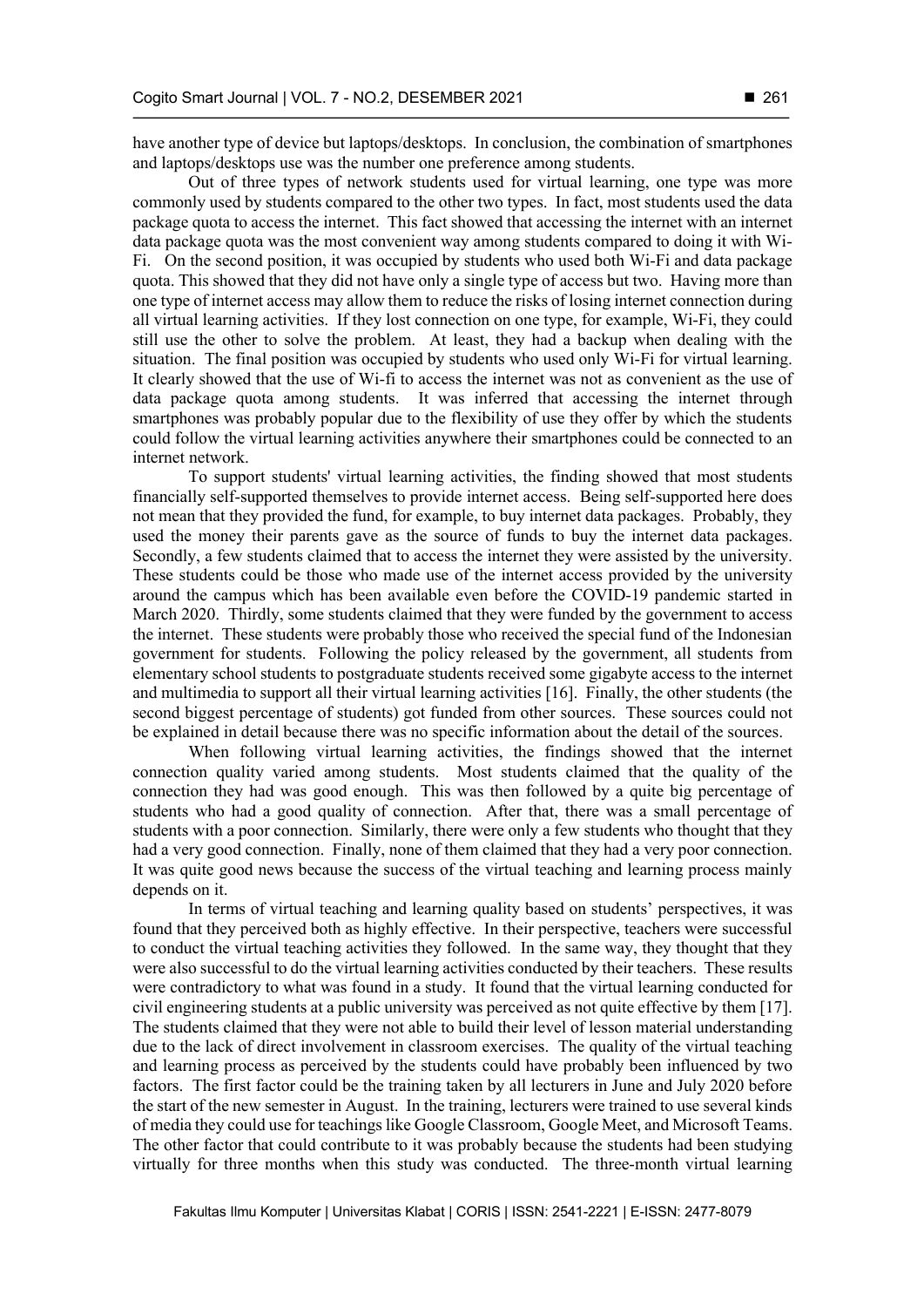experiences might have given them a lot of time to practice and exercise their virtual learning skills.

Other findings were related to differences in students' perceptions toward the virtual teaching and learning activities in terms of the different ICT devices they used and the quality of internet connection they had. Findings showed that the different ICT devices students used did not make any difference in their perception of the virtual teaching quality because the *p*-value is higher than .05. However, these made a difference in their perspective of the virtual learning quality. Because this time the *p*-value is less than .05, this means that there are significant differences of perceptions among students on virtual learning quality. From their perspective, the types of ICT devices they used affected the quality of virtual learning activities they were doing. When compared, it seemed that the combined use of laptops/desktops and smartphones was more effective than the single use of smartphones only. Similar findings were seen in how the different quality levels of internet connection affected students' perception toward virtual teaching and learning quality. When compared, the different levels of internet connection did not significantly affect the quality of the virtual teaching activities due to the *p*-value that was higher than  $\alpha$  (.05). On the other hand, there was a significant positive correlation between the internet connection quality and virtual learning quality, or the different levels of internet connection quality affected the quality of the virtual learning activities due to the p-value which was less than  $\alpha$  (.05).

## 4. CONCLUSION

To conclude, a few inferences were made based on the results. First, in students' perception, the virtual teaching and learning activities during the working from home period were well conducted. Second, their virtual learning would be effective if they used both desktops/laptops and smartphones altogether when doing virtual learning activities. Third, the better the quality of the internet connection they had, the more effective their virtual learning activities were. Because of these reasons, this study recommends students make use of both laptops and smartphones when doing virtual learning activities to reach maximum quality. Finally, the other one is that those with poor internet connection are recommended to find better internet access during the virtual class process or when doing virtual learning activities to gain more quality.

## 5. FUTURE WORKS

Due to several delimitations that this research had; a few recommendations were given to any related future research to study variables that were not investigated in this study. Related future research could study how lecturers perceived the quality of and/or their satisfaction with virtual teaching and learning activities. Second, they could also study how college students perceive the quality and satisfaction of virtual teaching and learning compared to blended learning or full traditional learning or how virtual teaching and learning impact their social lives. Finally, they could also study how virtual teaching and learning activities impact students' academic achievement or outcome. The future results of such studies are expected to fill in the gaps of results found in this study.

## REFERENCES

[1] Surat Edaran Mendikbud RI, 2020, No.36962/MPK.A/HK/2020, *Pembelajaran secara Daring dan Bekerja dari Rumah dalam rangka Pencegahan Penyebaran Corona Virus Disease (COVID-19).*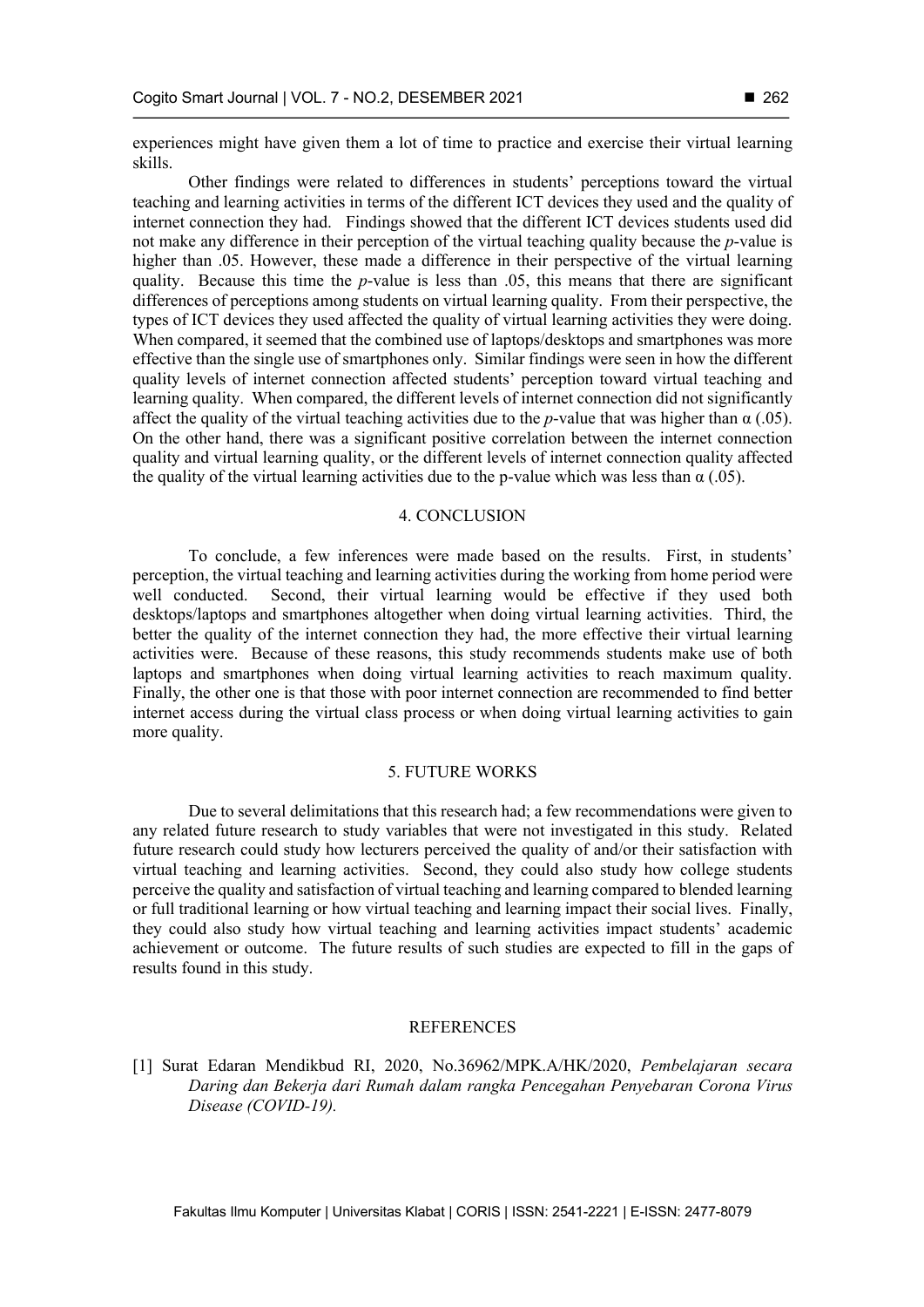- [2] Fitriyani, Andrika, Y., Mayasari, M. S., Anisah., 2021, Sistem Pendukung Keputusan Pemilihan Media Pembelajaran Online selama Masa Pandemi, *Jurnal Sisfotenika,* Issue 2, Vol.11, 161-171, doi:10.30700/jst.v11i2.1127.
- [3] Wargadinata, W., Maimunah, I., Dewi, E., Rofiq, Z., 2020, Students' Responses on Learning in the Early COVID-19 Pandemic, *Jurnal Keguruan dan Ilmu Tarbiah*, Issue 1, Vol.5, 141-153, doi:10.24042/tadris.v5i1.6153.
- [4] Laksana, D. N., 2020, The Implementation of Online Learning during Covid-19 Pandemic: Student Perceptions in Areas with Minimal Internet Access, *Journal of Education Technology,* Issue 4, Vol.4, 502-509, http://dx.doi.org/10.23887/jet.v4i4.29314.
- [5] Napitupulu, R. M., 2020. Dampak Pandemi Covid-19 terhadap Kepuasaan Pembelajaran Jarak Jauh, *Jurnal Inovasi Teknologi Pendidikan,* Issue 1, Vol.7, 23-33, https://doi.org/10.21831/jitp.v7i1.32771.
- [6] Adnan, M., Anwar, K., 2020, Online Learning amid the COVID-19 Pandemic: Students' Perspectives, *Journal of Pedagogical Sociology and Psychology,* Issue 1, Vol.2, 45-51, https://www.doi.org/10.33902/JPSP. 2020261309.
- [7] Amir, L. R., Tanti, I., Maharani, D. A., Wimardhani, Y. S., Julia, V., Sulijaya, B., Puspitawati, R., 2020, Student Perspective of Classroom and Distance Learning during COVID-19 Pandemic in the Undergraduate Dental Study Program Universitas Indonesia, *Jurnal of BMC Medical Education,* Issue 392, Vol.20, 1-8, https://doi.org/10.1186/s12909-020-02312-0.
- [8] Chung, E., Subramaniam, G., Dass, L. C., 2020, Online Learning Readiness among University Students in Malaysia amidst Covid-19, *Asian Journal of University Education,* Issue 2, Vol.16, 46-58, https://doi.org/10.24191/ajue.v16i2.10294.
- [9] Dung, D. T. H., 2020, The Advantages and Disadvantages of Virtual Learning, *IOSR Journal of Research & Method in Education (IOSR-JRME),* Issue 3, Vol.10, 45-48, doi:10.9790/7388-1003054548.
- [10] Cicha, K., Rizun, M., Rutecka, P., Strzelecki, A., 2021, COVID-19 and Higher Education: First-year Students' Expectations toward Distance Learning, *Sustainability*, Issue 13, Vol. 1889, 1-19, doi.org/10.3390/su13041889.
- [11] Mok, K. H., Xiong, W., Rahman, H. N. B. A., 2021, COVID-19 Pandemic's Disruption on University Teaching and Learning and Competence Cultivation: Student Evaluation on Online Learning Experiences in Hong Kong, *International Journal of Chinese Education*, Issue 1, Vol.10, 1-20, doi: 10.1177/22125868211007011.
- [12] Khalil, R., Mansour, A. E., Fadda, W. A., Almisnid, K., Aldamegh, M., Al-Nafeesah, A., Alkhalifah, A., Al-Wutayd, O., 2020, *BMC Medical Education*, Issue 20, Vol.285, 1-10, https://doi.org/10.1186/s12909-020-02208-z.
- [13] Radu, M. C., Schnakovszky, C., Herghelegiu, E., Ciubotariu, V. A., Cristea, I., 2020, The Impact of the COVID-19 Pandemic on the Quality of an Educational Process: A Student Survey, *International Journal of Environmental Research and Public Health,*  Issue 770, Vol. 17, 1-15, doi:10.3390/ijerph17217770.